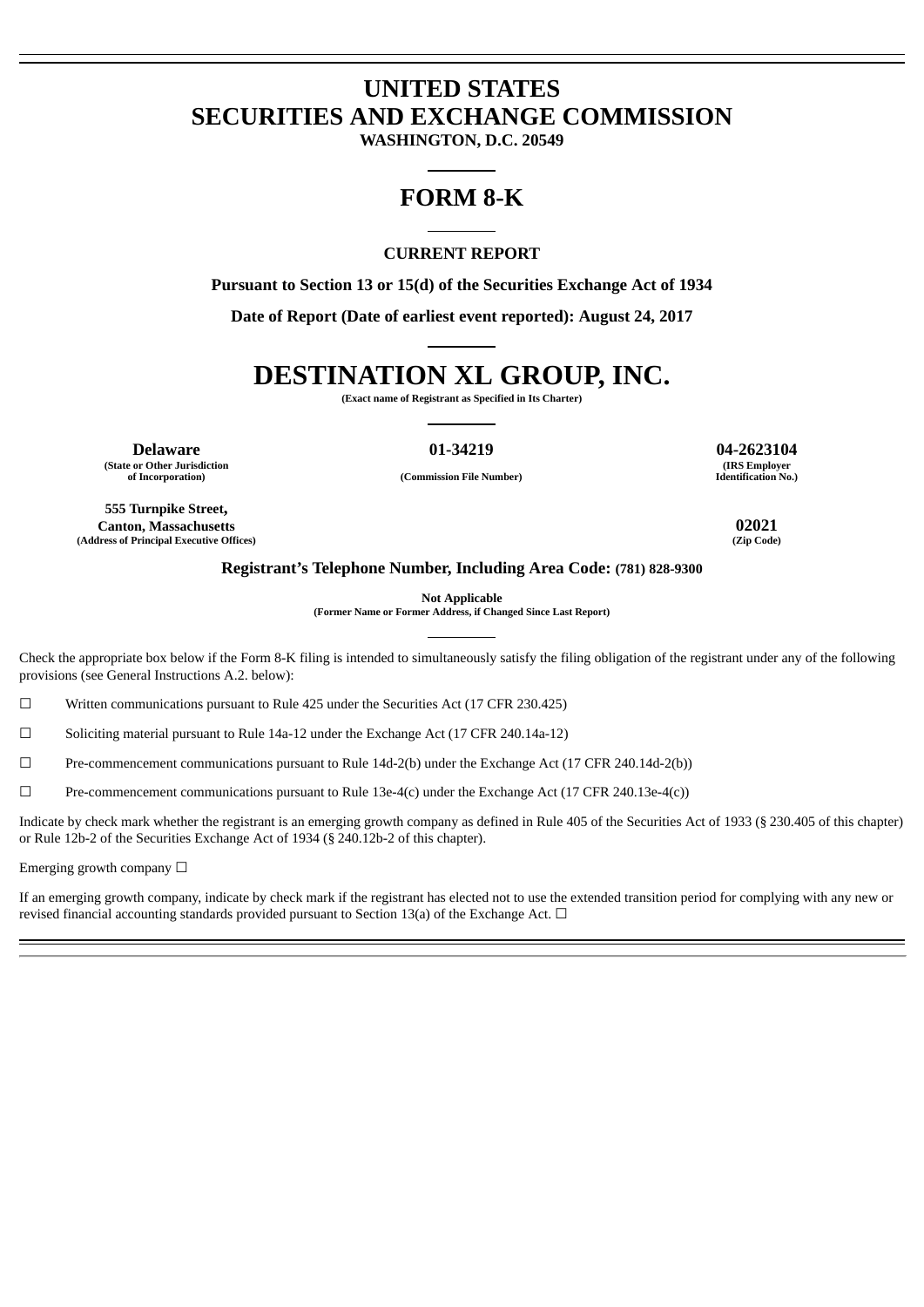## **Item 2.02 Results of Operations and Financial Condition.**

On August 24, 2017, Destination XL Group, Inc. (the "Company") issued a press release announcing the Company's operating results for the second quarter of fiscal 2017. A copy of this press release is attached hereto as Exhibit 99.1.

An audio webcast to discuss the Company's operating results for the second quarter of fiscal 2017 and updated 2017 outlook will be held today, August 24, 2017, at 9:00 a.m. ET. Interested parties can access the webcast on the Company's website at www.destinationxl.com under the Investor Relations section.

## **Item 9.01 Financial Statements and Exhibits.**

(d) Exhibits

Exhibit No. Description

99.1 Press release issued by Destination XL Group, Inc. on August 24, 2017.

2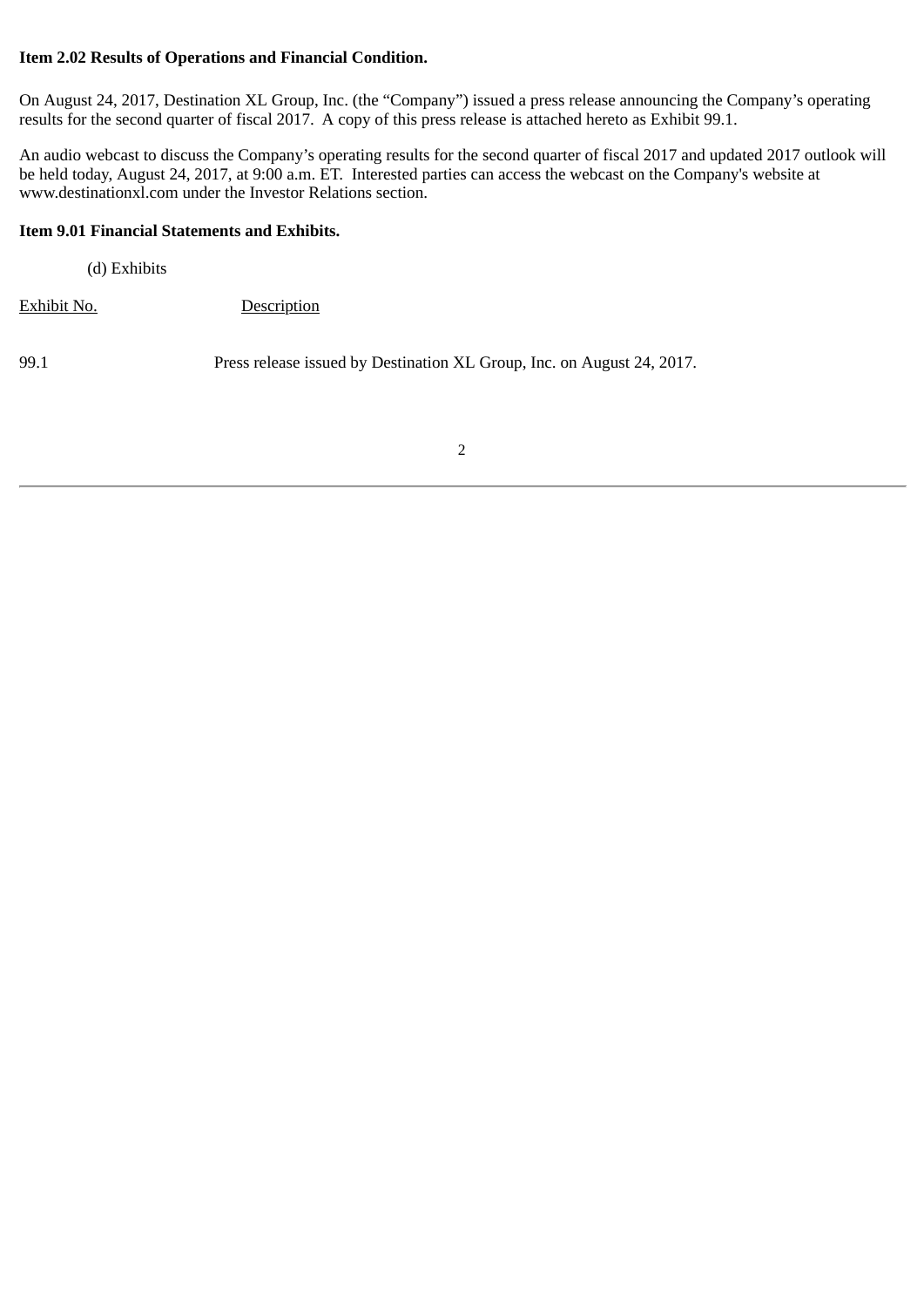## **SIGNATURES**

Pursuant to the requirements of the Securities Exchange Act of 1934, the registrant has duly caused this report to be signed on its behalf by the undersigned hereunto duly authorized.

Date: August 24, 2017 **By:** By: */s/ Robert S. Molloy* 

DESTINATION XL GROUP, INC.

**Robert S. Molloy Senior Vice President, General Counsel and Secretary**

3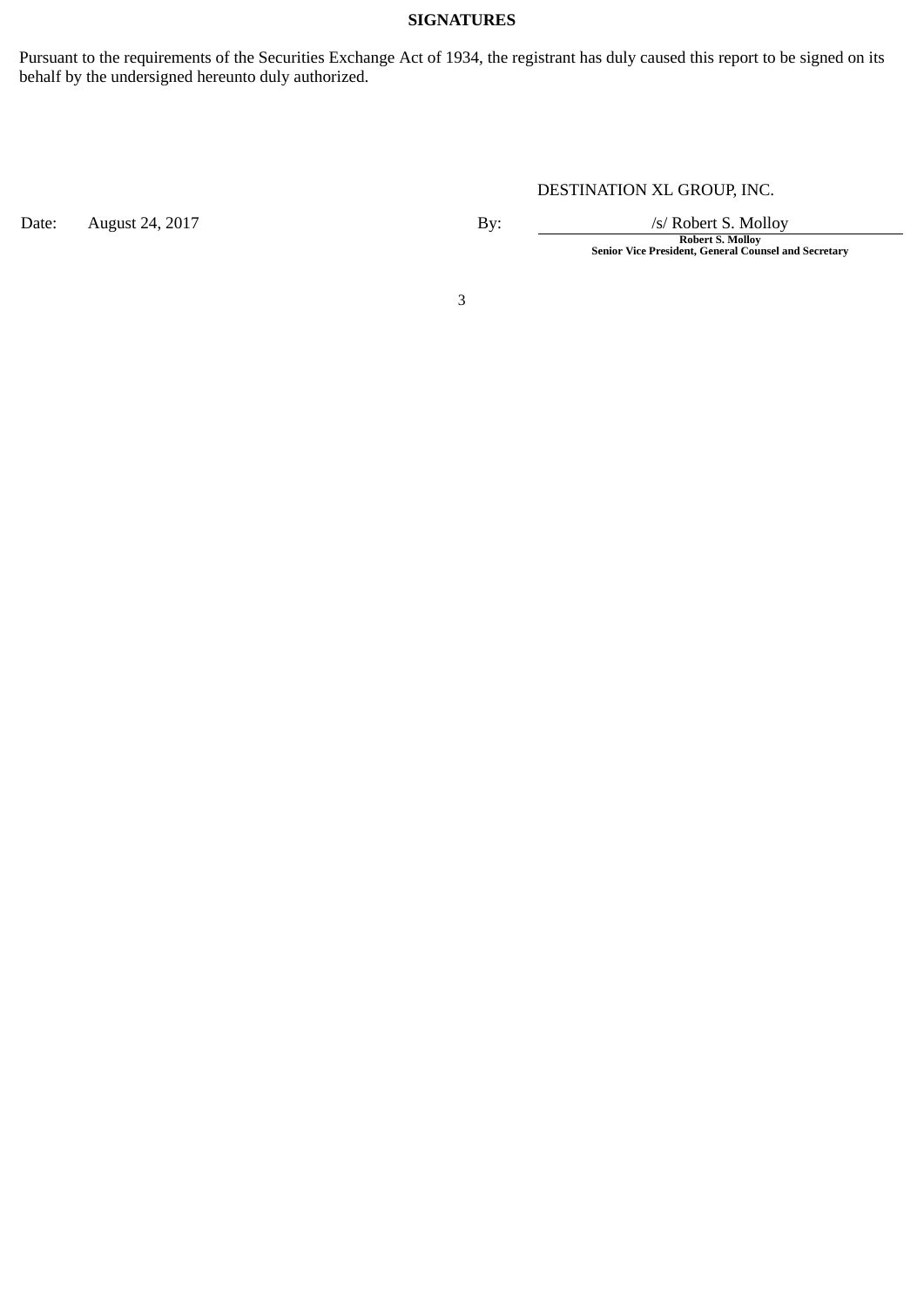## **Destination XL Group, Inc. Reports Second Quarter Financial Results**

#### *Comparable Sales turn positive; Updates Fiscal 2017 guidance for increased marketing spend*

CANTON, Mass., August 24, 2017 – Destination XL Group, Inc. (NASDAQ: DXLG), the largest omni-channel specialty retailer of big and tall men's apparel, today reported operating results for the second quarter of fiscal 2017.

#### **Fiscal 2017 Second Quarter Highlights**

- Total sales of \$121.1 million compared to \$117.9 million in the prior-year quarter including a comparable sales increase of 0.1%.
- Net loss of (\$3.7) million vs. net income of \$0.2 million in the prior-year quarter; includes \$1.7 million non-cash store impairment charge.
- EBITDA was \$6.7 million compared to \$8.5 million in the prior-year quarter.
- Repurchased approximately 1.9 million shares through the end of the second quarter, completing 38% of the board authorized \$12 million share repurchase program.

#### **Management Comments**

"Our comparable sales edged slightly positive for the second quarter," said President and CEO David Levin. "Early in the quarter, we benefited from our marketing efforts which included television advertising. Traffic trends declined following our ad campaign, but our store teams executed well, delivering improved shopper conversion and driving a higher average spend per guest, resulting in positive sales productivity metrics. In addition to posting a positive comp for the second quarter, we made significant progress in reducing our inventory levels by \$9.0 million or 7.4% from last year's second quarter, with only a modest impact on merchandise margins. Our inventory levels in our distribution center are down over 20% compared to last year and our store inventory is down 3%."

Levin further commented, "We are pleased to have largely concluded the transformation of our store base from 440 Casual Male stores and 16 Rochester stores in 2010 to 225 new DXL stores, 114 Casual Male stores and 5 Rochester stores by the end of this year. At this point, our focus is on building the DXL brand and driving sales of apparel and accessories to the growing men's big & tall market through an integrated bricks-and-mortar and e-commerce strategy."

"We will continue to manage our store base strategically to optimize sales, brand awareness, inventory management and e-commerce distribution, while investing in customer acquisition and retention through enhanced digital marketing initiatives and increased television ad spend. In addition to recruiting Sahal Laher, the former CIO of Brooks Brothers, as our Chief Digital and Information Officer earlier this year, Jack Boyle, the President of Merchandising of Fanatics, and Oliver Walsh, the former Chief Marketing Officer of Aritzia, joined our board of directors earlier this month. Sahal, Jack and Oliver have significant e-commerce experience, and Oliver has agreed to serve, on a temporary consulting basis, as our Interim Chief Marketing Officer."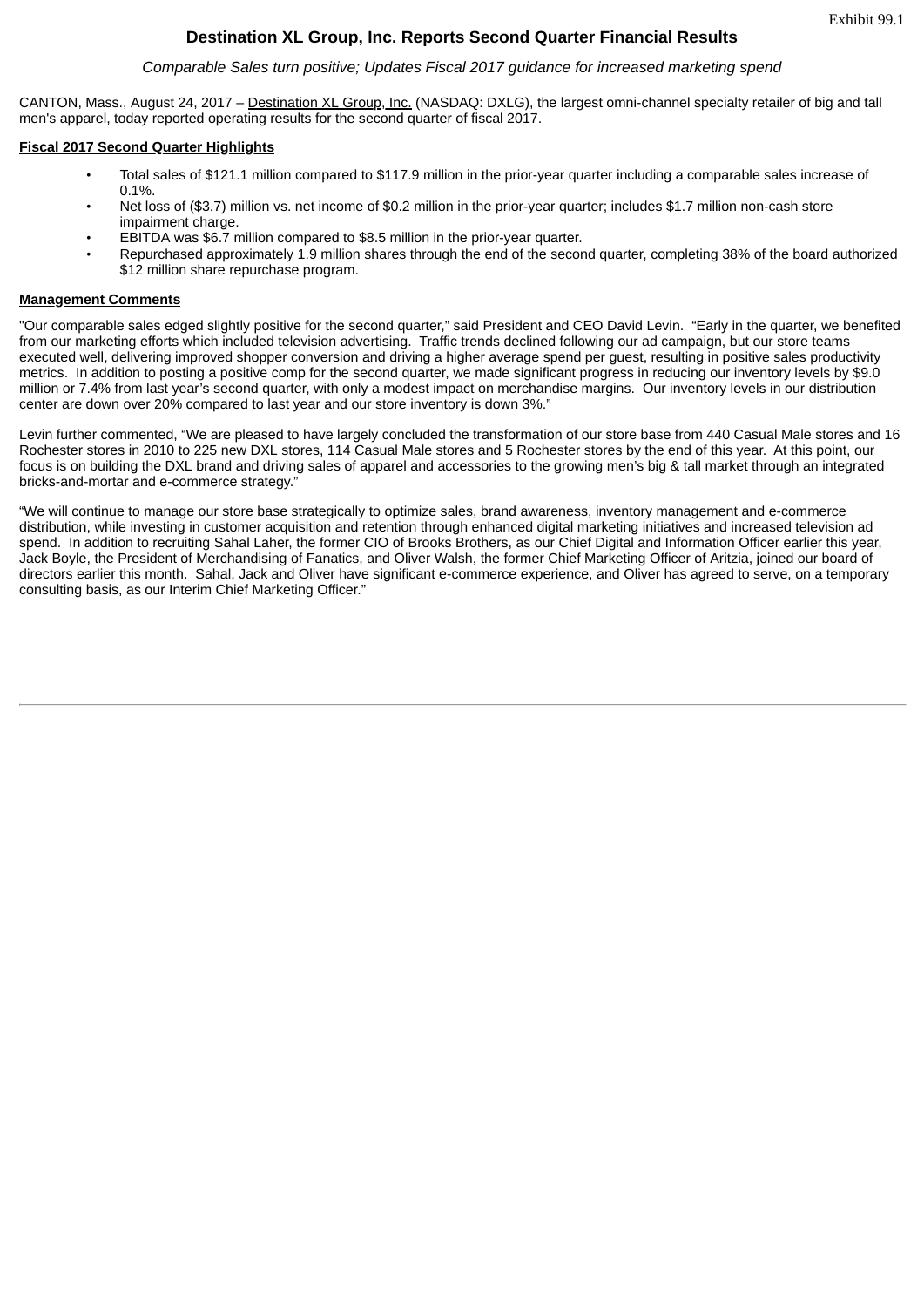#### **Fiscal 2017 Second Quarter Results**

#### *Sales*

Total sales for the second quarter increased 2.8% to \$121.1 million from \$117.9 million in the prior year's second quarter. The increase of \$3.3 million in total sales was primarily due to non-comparable store sales. Comparable sales for the second quarter increased \$0.2 million, or 0.1%, compared to a comparable sales increase of 2.4% in the second quarter of last year.

#### *Gross Margin*

Gross margin, inclusive of occupancy costs, was 46.1%, compared with gross margin of 46.5% for the prior year's second quarter. Our merchandise margin decreased 10 basis points over the second quarter of last year, primarily due to higher markdowns related to our inventory productivity initiatives. Occupancy costs as a percentage of total sales increased 30 basis points partly due to deleveraging from a lower than expected sales base.

#### *Selling, General & Administrative*

SG&A expenses for the second quarter were 40.5% of sales, compared with 39.3% in the prior year's second quarter. On a dollar basis, SG&A expense increased \$2.8 million from the prior year quarter, partly due to an increase in advertising costs of approximately \$1.1 million. The balance of the increase was due to increases in store payroll and other supporting costs associated with a greater DXL store base.

#### *Net Income (Loss)*

Net loss for the second quarter was \$3.7 million, or \$(0.08) per diluted share, compared with net income of \$0.2 million, or \$0.00 per diluted share, for the prior year's second quarter. On a non-GAAP basis, assuming a normalized tax rate of 40%, adjusted net loss for the second quarter was \$(0.05) per diluted share compared with net income of \$0.00 per diluted share for the prior year's second quarter. The decline in earnings was driven by a combination of a planned increase in marketing expense, modestly higher occupancy costs and a \$1.7 million noncash impairment charge against certain store assets. This impairment charge contributed \$(0.04) per diluted share on a GAAP basis (or \$(0.02) per diluted share on a non-GAAP basis) to the net loss in the second quarter of fiscal 2017.

#### *EBITDA*

Earnings before interest, taxes, depreciation and amortization (EBITDA), a non-GAAP measure, for the second quarter were \$6.7 million, compared with \$8.5 million for the second quarter of fiscal 2016.

#### *Cash Flow*

Cash Flow provided by operations for the first six months of fiscal 2017 was \$14.3 million, compared with cash flow of \$19.1 million for the first six months of fiscal 2016, primarily due to a decline in EBITDA to \$9.3 million from \$16.9 million in the first six months of fiscal 2016. Capital expenditures for the first six months of fiscal 2017 were \$13.8 million and consisted of \$10.2 million for new DXL stores and \$3.6 million for infrastructure projects. Capital expenditures for the first six months of fiscal 2016 of \$13.8 million consisted of \$9.7 million for new DXL stores and \$4.1 million for infrastructure projects. Free cash flow, a non-GAAP measure, decreased to \$0.6 million for the first six months of fiscal 2017 from \$5.3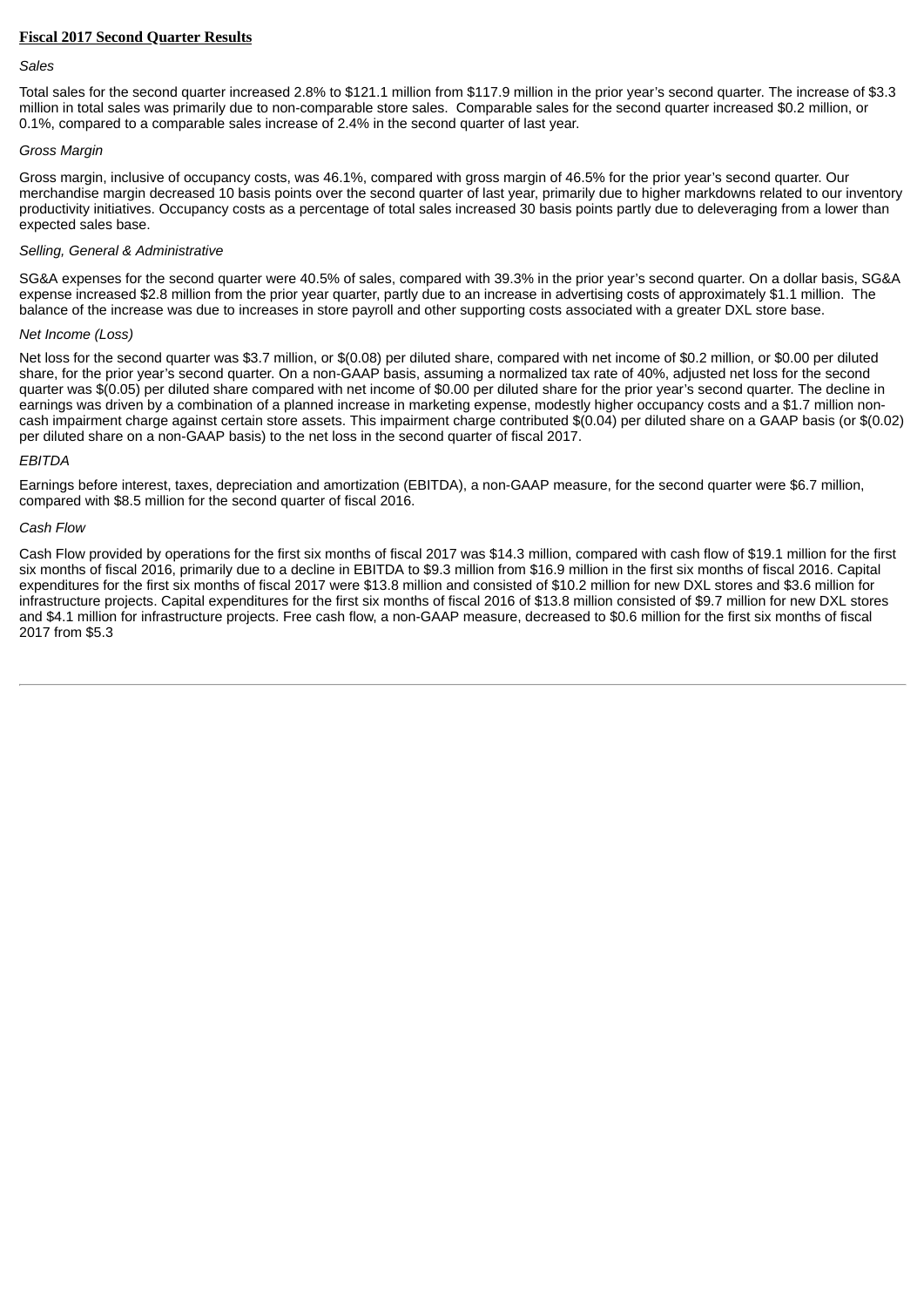million for the first six months of fiscal 2016 *(Certain amounts in the following table may not foot due to rounding).*

|                                                  | For the six months ended |        |  |               |  |  |  |  |
|--------------------------------------------------|--------------------------|--------|--|---------------|--|--|--|--|
| (in millions)                                    | July 29, 2017            |        |  | July 30, 2016 |  |  |  |  |
| Cash flow from operating activities (GAAP basis) |                          | 14.3   |  | 19.1          |  |  |  |  |
| Capital expenditures, infrastructure projects    |                          | (3.6)  |  | (4.1)         |  |  |  |  |
| Free Cash Flow, before DXL capital expenditures  |                          | 10.8   |  | 15.0          |  |  |  |  |
| Capital expenditures for DXL stores              |                          | (10.2) |  | (9.7)         |  |  |  |  |
| Free Cash Flow (non-GAAP basis)                  |                          | 0.6    |  | 5.3           |  |  |  |  |

The Company believes it is important to distinguish between capital expenditures for DXL stores, which is a discretionary investment, and capital expenditures for infrastructure projects. Capital expenditures on all new DXL stores are subject to demanding ROIC ("Return on Invested Capital") hurdles. Management believes free cash flow before DXL capital expenditures is an important metric, because it is a discretionary allocation of capital, and demonstrates DXL's available liquidity to fund DXL store growth.

#### *Non-GAAP Measures*

EBITDA, adjusted net income (loss) and adjusted net income (loss) per share, free cash flow and free cash flow before DXL capital expenditures are non-GAAP financial measures. Please see "Non-GAAP Measures" below and reconciliations of these non-GAAP measures to the comparable GAAP measures that follow in the tables below.

#### *Balance Sheet & Liquidity*

At July 29, 2017, the Company had cash and cash equivalents of \$6.5 million. Total debt at July 29, 2017 was \$68.3 million. Total debt consisted of \$53.4 million outstanding under the Company's credit facility, net of unamortized debt issuance costs, and approximately \$14.9 million outstanding under its term loan and equipment financing notes, net of unamortized debt issuance costs. Excess availability under its credit facility was \$43.7 million at July 29, 2017.

Inventory was \$112.3 million at July 29, 2017 and \$121.3 million at July 30, 2016. On a comparative basis with the second quarter of fiscal 2016, inventory levels have decreased \$9.0 million, or 7.4%, as part of its continuing inventory initiatives to improve the timing of receipts and weeks of supply on hand. Management expects inventory levels to decrease \$10.0 million to \$14.0 million by the end of fiscal 2017 as compared to the prior year.

Under the Company's stock repurchase plan, year-to-date, the Company has used free cash flow to repurchase approximately 1.9 million shares at a total cost of approximately \$4.7 million. Approximately \$7.3 million remains authorized for purchases under the stock repurchase plan, which the Company will continue to manage in the context of its available free cash flow and debt ratios.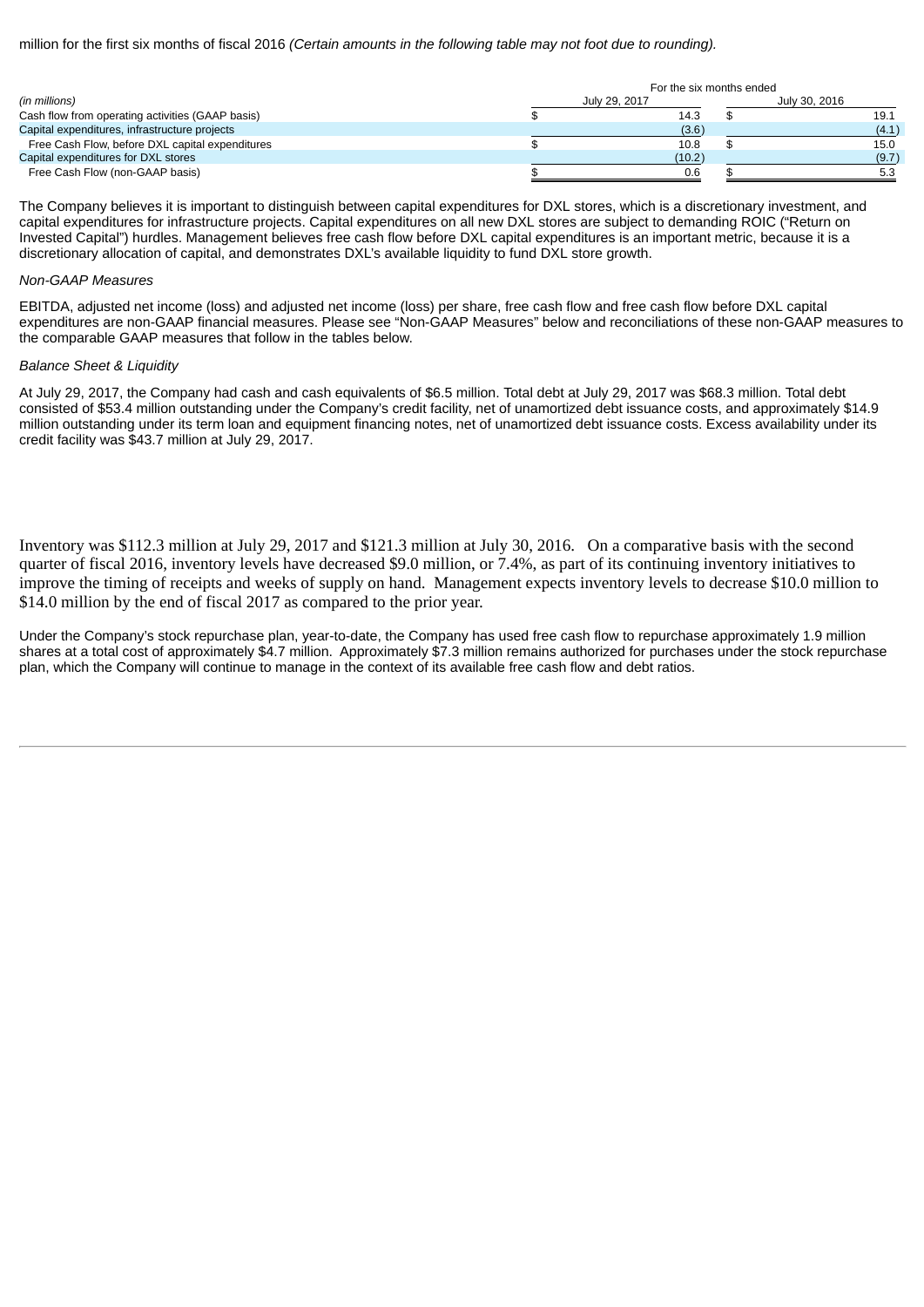### **Retail Store Information**

During the first six months of fiscal 2017, the Company opened a total of 14 DXL retail stores, with 2 DXL retail stores opened in Ontario, Canada, and 1 DXL outlet store:

|                     | Year End 2015 |         | Year End 2016 |         | At July 29, 2017 |         | Year End 2017E |         |  |  |
|---------------------|---------------|---------|---------------|---------|------------------|---------|----------------|---------|--|--|
|                     | # of          | Sq Ft.  | # of          | Sq Ft.  | # of             | Sq Ft.  | $#$ of         | Sq Ft.  |  |  |
|                     | <b>Stores</b> | (000's) | <b>Stores</b> | (000's) | <b>Stores</b>    | (000's) | <b>Stores</b>  | (000's) |  |  |
| DXL retail          | 166           | 1,369   | 192           | 1,542   | 206              | 1,630   | 211            | 1,660   |  |  |
| <b>DXL</b> outlets  | 9             | 45      | 13            | 66      | 14               | 72      | 14             | 72      |  |  |
| <b>CMXL</b> retail  | 125           | 443     | 97            | 340     | 84               | 291     | 81             | 281     |  |  |
| <b>CMXL outlets</b> | 40            | 126     | 36            | 113     | 33               | 104     | 33             | 104     |  |  |
| Rochester Clothing  |               | 51      |               | 51      |                  | 51      |                | 51      |  |  |
| Total               | 345           | 2,034   | 343           | 2.112   | 342              | 2.148   | 344            | 2,168   |  |  |

#### **E-Commerce Information**

The Company distributes its licensed branded and private label products directly to consumers through its stores, website and third-party websites. As the Company continues to invest in its digital capabilities, management believes it is important to monitor the total percentage of revenue that is facilitated by the Company's e-commerce systems, regardless of which channel originates or fulfills the transaction. Ecommerce sales are defined as sales that originate online, including those initiated online at the store level. On a trailing twelve-month basis, e-commerce sales, as a percentage of net sales, were 20.5% at the end of the second quarter of fiscal 2017 as compared to 19.4% at the end of the prior year's second quarter.

#### **Revised Fiscal 2017 Outlook**

Now that the DXL store transformation is substantially complete, the Company is focused on growing brand awareness and customer acquisition. The Company is increasing marketing expense for fiscal 2017 to approximately \$29.0 million, an increase of approximately \$4.0 million from previous guidance and an increase of approximately \$10.8 million from last year. The return on investment from the additional marketing expense will extend beyond fiscal year 2017 as we expect to begin fiscal year 2018 with a larger customer base as a result. The Company is updating guidance as it relates to gross margin, SG&A, EBITDA and earnings for fiscal 2017. As a result, the updated fiscal 2017 outlook, based on a 53-week year, is as follows:

- Sales are expected to range from \$470.0 million to \$480.0 million, with a total Company comparable sales increase of approximately 1.0% to 4.0% (unchanged).
- Gross margin rate of approximately 45.5%-46.0%, flat to an increase of 50 basis points from fiscal 2016 (a decrease from previous guidance of 46.0%).
- SG&A expenses expected to increase 230 to 290 basis points from fiscal 2016 (an increase from previous guidance of 150 to 200 basis points), reflecting increased marketing expense.
- Net loss, on a GAAP basis, of  $(11.7)$  to  $(16.7)$  million, or  $(0.24)$  to  $(0.34)$  per diluted share (a decrease from previous guidance of \$(5.7) to \$(11.7) million, or \$(0.11) to \$(0.23) per diluted share), reflecting increased marketing expense and store impairment charges.
- EBITDA of \$20.0 to \$25.0 million (a decrease from previous guidance of \$24.0 to \$30.0 million), reflecting increased marketing expense. \*
- Adjusted net loss, on a non-GAAP basis, of \$(0.14) to \$(0.21) per diluted share (a decrease from previous guidance of \$(0.06) to \$(0.14) per diluted share), assuming a normal tax rate of 40% and reflecting increased marketing expense and store impairment charges. \*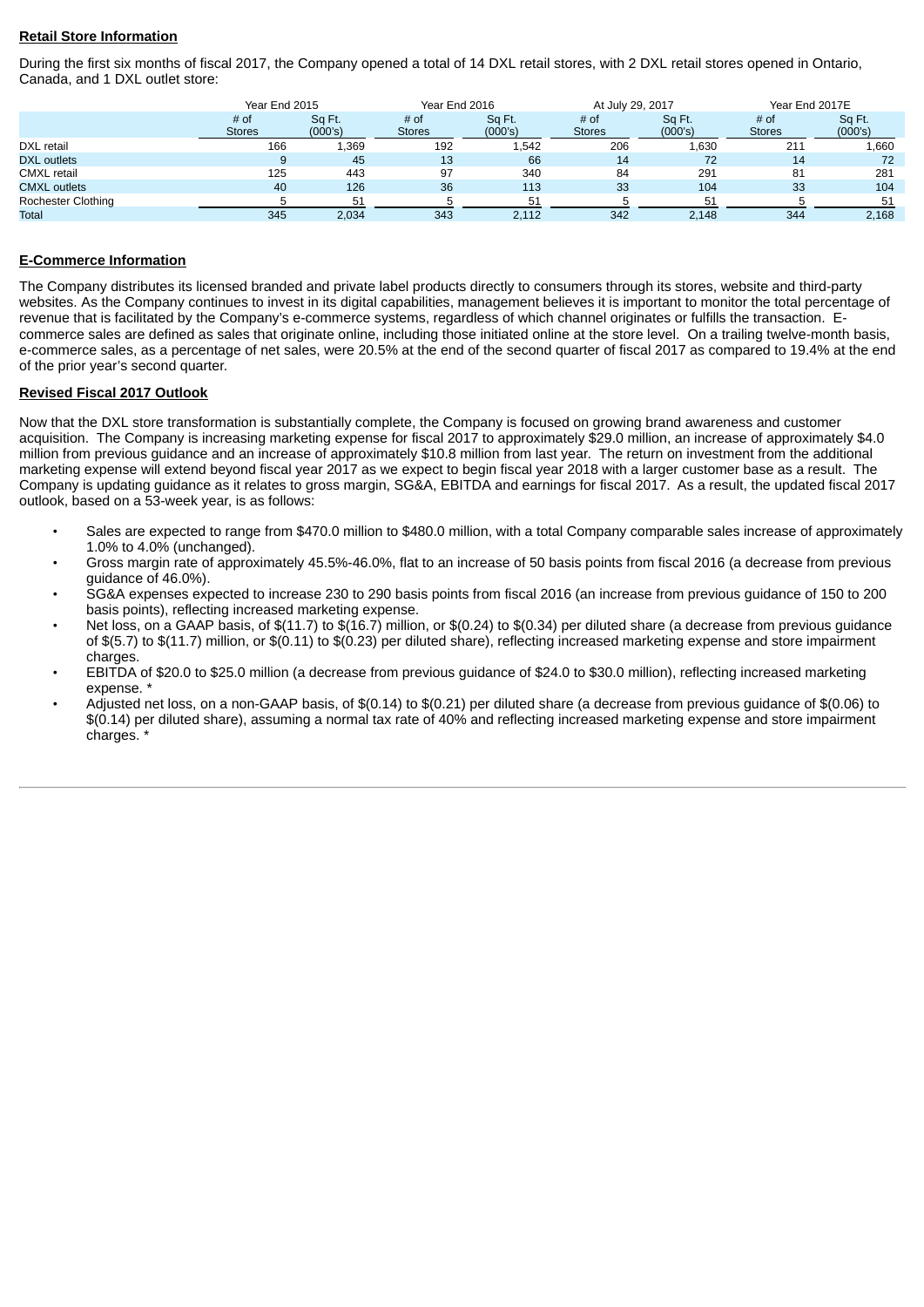- Capital expenditures of approximately \$22.0 million, \$8.3 million of which will be for infrastructure projects and \$13.7 million of which will be for new DXL stores (before tenant allowances of approximately \$5.0 million) (unchanged).
- Cash flow from operating activities of \$35.0 to \$40.0 million, resulting in free cash flow after capital expenditures for new DXL stores of \$13.0 to \$18.0 million (a decrease from previous guidance of cash flow from operating activities of \$37.0 to \$42.0 million and free cash flow after capital expenditures for new DXL stores of \$15.0 to \$20.0 million).\*

\* Reconciliations of these non-GAAP measures to their comparable GAAP measures are provided in the tables below.

#### **Conference Call**

The Company will hold a conference call to review its financial results on Thursday, August 24, 2017 at 9:00 a.m. ET. To listen to the live webcast, visit the "Investor Relations" section of the Company's website. The live call also can be accessed by dialing: (888) 378-0320. Please reference conference ID: 8237795. An archived version of the webcast may be accessed by visiting the "Events" section of the Company's website for up to one year.

During the conference call, the Company may discuss and answer questions concerning business and financial developments and trends. The Company's responses to questions, as well as other matters discussed during the conference call, may contain or constitute information that has not been disclosed previously.

#### **Non-GAAP Measures**

In addition to financial measures prepared in accordance with U.S. generally accepted accounting principles ("GAAP"), this press release contains non-GAAP financial measures, including EBITDA, adjusted net income (loss), adjusted net income (loss) per diluted share, free cash flow and free cash flow before DXL capital expenditures. The presentation of these non-GAAP measures is not in accordance with GAAP, and should not be considered superior to or as a substitute for net loss, loss per diluted share or cash flows from operating activities or any other measure of performance derived in accordance with GAAP. In addition, all companies do not calculate non-GAAP financial measures in the same manner and, accordingly, the non-GAAP measures presented in this release may not be comparable to similar measures used by other companies. The Company believes the inclusion of these non-GAAP measures helps investors gain a better understanding of the Company's performance, especially when comparing such results to previous periods, and that they are useful as an additional means for investors to evaluate the Company's operating results, when reviewed in conjunction with the Company's GAAP financial statements. Reconciliations of these non-GAAP measures to their comparable GAAP measures are provided in the tables below.

The Company believes that EBITDA (calculated as earnings before interest, taxes, depreciation and amortization) is useful to investors in evaluating its performance. With the significant capital investment associated with the DXL transformation and, therefore, increasing levels of depreciation and interest, management uses EBITDA as a key metric to measure profitability and economic productivity.

The Company has fully reserved against its deferred tax assets and, therefore, its net loss is not reflective of earnings assuming a "normal" tax position. Adjusted net income (loss) provides investors with a useful indication of the financial performance of the business, on a comparative basis, assuming a normalized effective tax rate of 40%.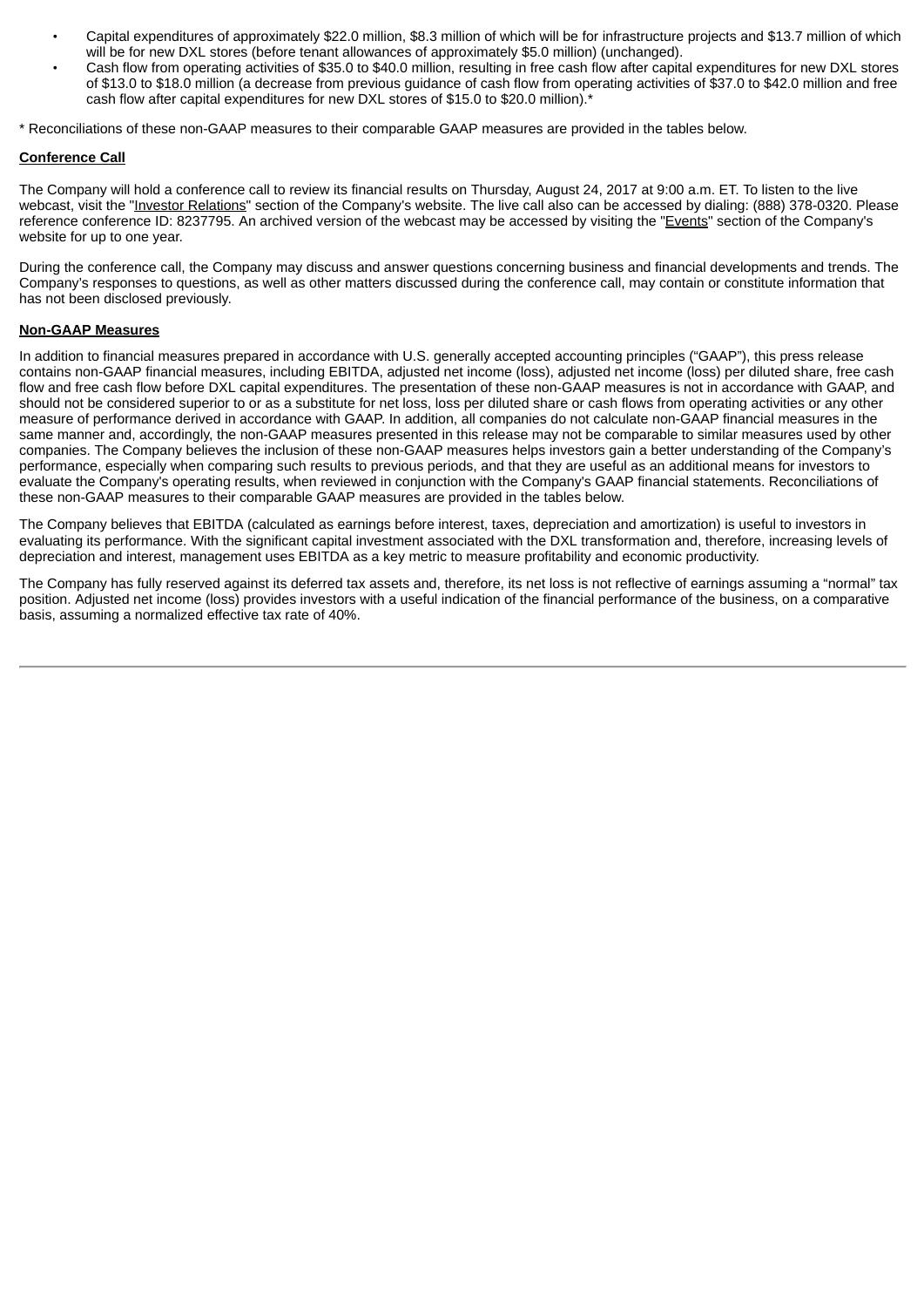Free cash flow and free cash flow before DXL capital expenditures are metrics that management uses to monitor liquidity. Management believes this metric is important to investors because it demonstrates the Company's ability to strengthen liquidity while also contributing to the funding of the DXL store growth. Free cash flow is calculated as cash flow from operating activities, less capital expenditures, and excludes the mandatory and discretionary repayment of debt. Free cash flow before DXL capital expenditures is calculated as free cash flow with DXL capital expenditures added back.

#### **About Destination XL Group, Inc.**

Destination XL Group, Inc. is the largest omni-channel specialty retailer of big & tall men's apparel with store locations throughout the United States and in London, England and Ontario, Canada. The retailer operates under five brands: DXL, Casual Male XL, Rochester Clothing, ShoesXL and LivingXL. The Company also operates an e-commerce site at www.destinationxl.com. With more than 2,000 private label and name brand styles to choose from, big and tall customers are provided with a unique blend of wardrobe solutions not available at traditional retailers. The Company is headquartered in Canton, Massachusetts. For more information, please visit the Company's investor relations website: http://investor.destinationxl.com.

#### **Forward-Looking Statements**

Certain statements and information contained in this press release constitute forward-looking statements under the federal securities laws, including statements regarding the Company's expectations with respect to cash flows, expenses, gross profit margins, store counts, capital expenditures, debt levels, sales, EBITDA, and earnings for fiscal 2017, and the Company's ability to execute on its 2017 priorities, including customer acquisition and retention and to sustain future sales growth. The discussion of forward-looking information requires management of the Company to make certain estimates and assumptions regarding the Company's strategic direction and the effect of such plans on the Company's financial results. The Company's actual results and the implementation of its plans and operations may differ materially from forward-looking statements made by the Company. The Company encourages readers of forward-looking information concerning the Company to refer to its filings with the Securities and Exchange Commission, including without limitation, its Annual Report on Form 10-K filed on March 20, 2017, that set forth certain risks and uncertainties that may have an impact on future results and direction of the Company, including the Company's ability to execute its corporate strategy, grow its market share, maintain and build our brand awareness, predict customer tastes and fashion trends, forecast sales growth trends and compete successfully in the United States men's big and tall apparel market.

Forward-looking statements contained in this press release speak only as of the date of this release. Subsequent events or circumstances occurring after such date may render these statements incomplete or out of date. The Company undertakes no obligation and expressly *disclaims any duty to update such statements.*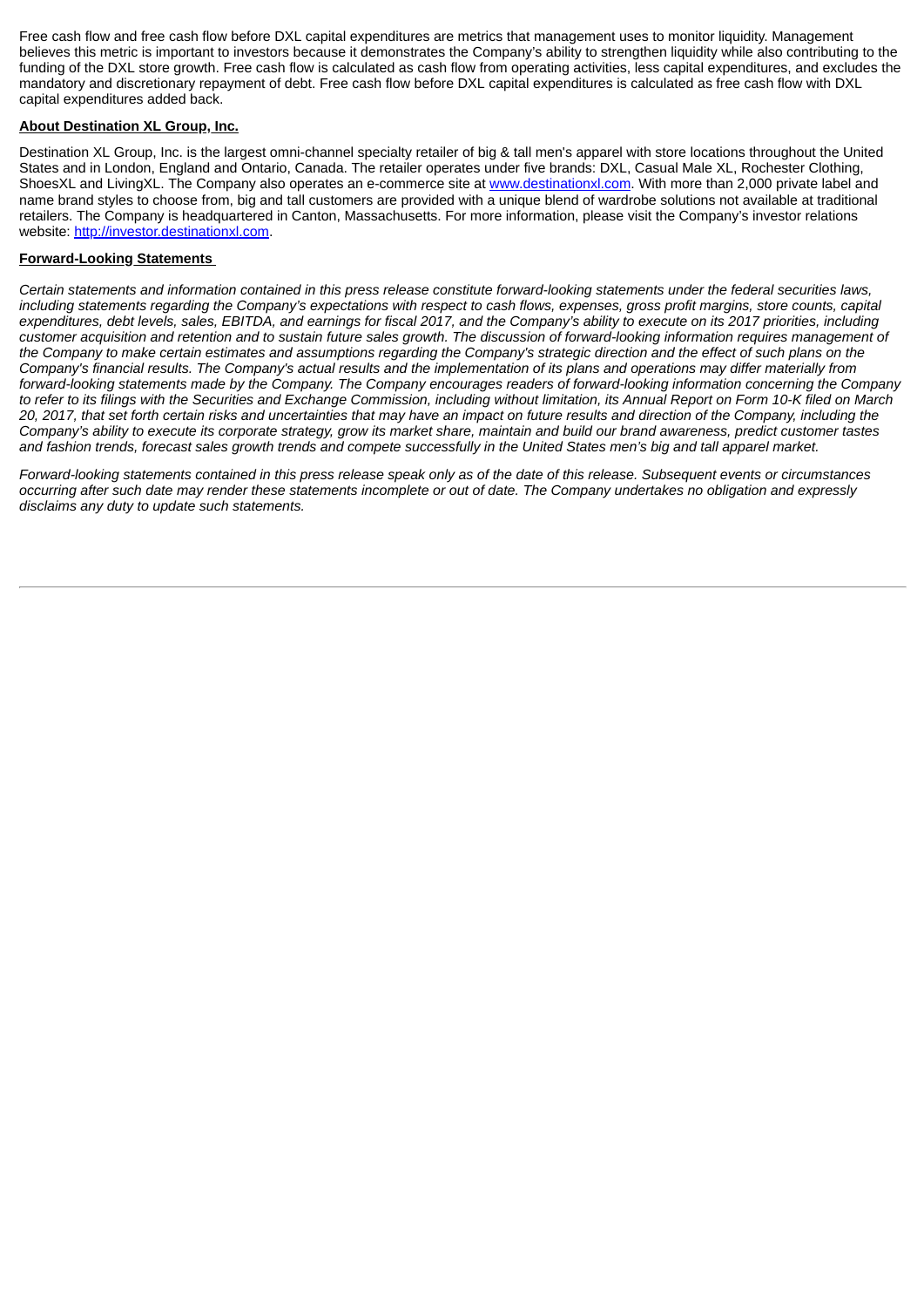#### DESTINATION XL GROUP, INC. CONSOLIDATED STATEMENTS OF OPERATIONS (In thousands, except per share data) (unaudited)

|                                                       |              | For the three months ended |              |               |              | For the six months ended |              |               |  |  |  |
|-------------------------------------------------------|--------------|----------------------------|--------------|---------------|--------------|--------------------------|--------------|---------------|--|--|--|
|                                                       |              | July 29, 2017              |              | July 30, 2016 |              | July 29, 2017            |              | July 30, 2016 |  |  |  |
| <b>Sales</b>                                          | $\mathbb{S}$ | 121,125                    | $\mathbb{S}$ | 117,875       | $\mathbb{S}$ | 228,754                  | $\mathbb{S}$ | 225,766       |  |  |  |
| Cost of goods sold including occupancy                |              | 65,308                     |              | 63,032        |              | 124,249                  |              | 121,157       |  |  |  |
| Gross profit                                          |              | 55,817                     |              | 54,843        |              | 104,505                  |              | 104,609       |  |  |  |
| Expenses:                                             |              |                            |              |               |              |                          |              |               |  |  |  |
| Selling, general and administrative                   |              | 49,068                     |              | 46,299        |              | 95,236                   |              | 87,668        |  |  |  |
| Depreciation and amortization                         |              | 9,621                      |              | 7,527         |              | 17,375                   |              | 14,869        |  |  |  |
| Total expenses                                        |              | 58,689                     |              | 53,826        |              | 112,611                  |              | 102,537       |  |  |  |
| Operating income (loss)                               |              | (2,872)                    |              | 1,017         |              | (8, 106)                 |              | 2,072         |  |  |  |
| Interest expense, net                                 |              | (824)                      |              | (783)         |              | (1,626)                  |              | (1, 567)      |  |  |  |
| Income (loss) before provision for income taxes       |              | (3,696)                    |              | 234           |              | (9,732)                  |              | 505           |  |  |  |
| Provision for income taxes                            |              | 35                         |              | 35            |              | 64                       |              | 92            |  |  |  |
| Net income (loss)                                     | S.           | (3,731)                    | \$           | 199           | \$           | (9,796)                  | \$           | 413           |  |  |  |
| Net income (loss) per share - basic and diluted       | \$           | (0.08)                     | $\sqrt{5}$   | 0.00          | \$           | (0.20)                   | \$           | 0.01          |  |  |  |
| Weighted-average number of common shares outstanding: |              |                            |              |               |              |                          |              |               |  |  |  |
| <b>Basic</b>                                          |              | 48,556                     |              | 49,531        |              | 49,146                   |              | 49,522        |  |  |  |
| Diluted                                               |              | 48,556                     |              | 49,953        |              | 49,146                   |              | 49,902        |  |  |  |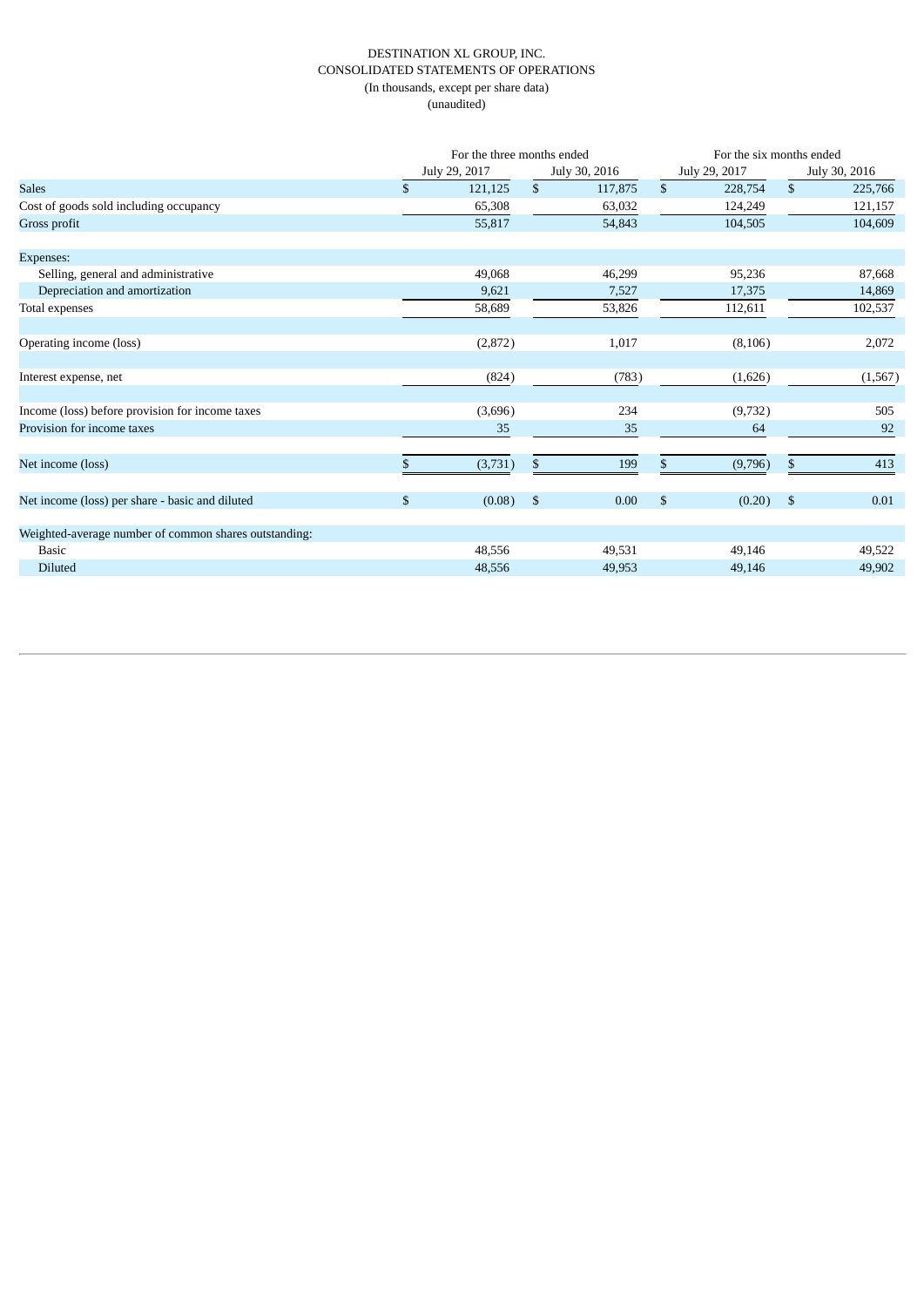#### DESTINATION XL GROUP, INC. CONSOLIDATED BALANCE SHEETS July 29, 2017, January 28, 2017 and July 30, 2016 (In thousands) Unaudited

|                                                          | July 29,<br>2017 |         | January 28,<br>2017 |            | July 30,<br>2016 |
|----------------------------------------------------------|------------------|---------|---------------------|------------|------------------|
| <b>ASSETS</b>                                            |                  |         |                     |            |                  |
|                                                          |                  |         |                     |            |                  |
| Cash and cash equivalents                                | \$               | 6,547   | \$                  | $5,572$ \$ | 5,764            |
| Inventories                                              |                  | 112,334 |                     | 117,446    | 121,307          |
| Other current assets                                     |                  | 15,498  |                     | 15,931     | 15,769           |
| Property and equipment, net                              |                  | 120,188 |                     | 124,347    | 125,084          |
| Intangible assets                                        |                  | 2,015   |                     | 2,228      | 2,431            |
| Other assets                                             |                  | 3,790   |                     | 3,804      | 3,671            |
| Total assets                                             |                  | 260,372 | \$                  | 269,328 \$ | 274,026          |
| LIABILITIES AND STOCKHOLDERS' EQUITY                     |                  |         |                     |            |                  |
|                                                          |                  |         |                     |            |                  |
| Accounts payable, accrued expenses and other liabilities | \$               | 102,870 | $\mathbb{S}$        | 104,521 \$ | 106,275          |
| Long-term debt                                           |                  | 14,873  |                     | 19,002     | 22,397           |
| Borrowings under credit facility                         |                  | 53,447  |                     | 44,097     | 41,174           |
| Deferred gain on sale-leaseback                          |                  | 12,456  |                     | 13,188     | 13,921           |
| Stockholders' equity                                     |                  | 76,726  |                     | 88,520     | 90,259           |
| Total liabilities and stockholders' equity               |                  | 260,372 |                     | 269,328 \$ | 274,026          |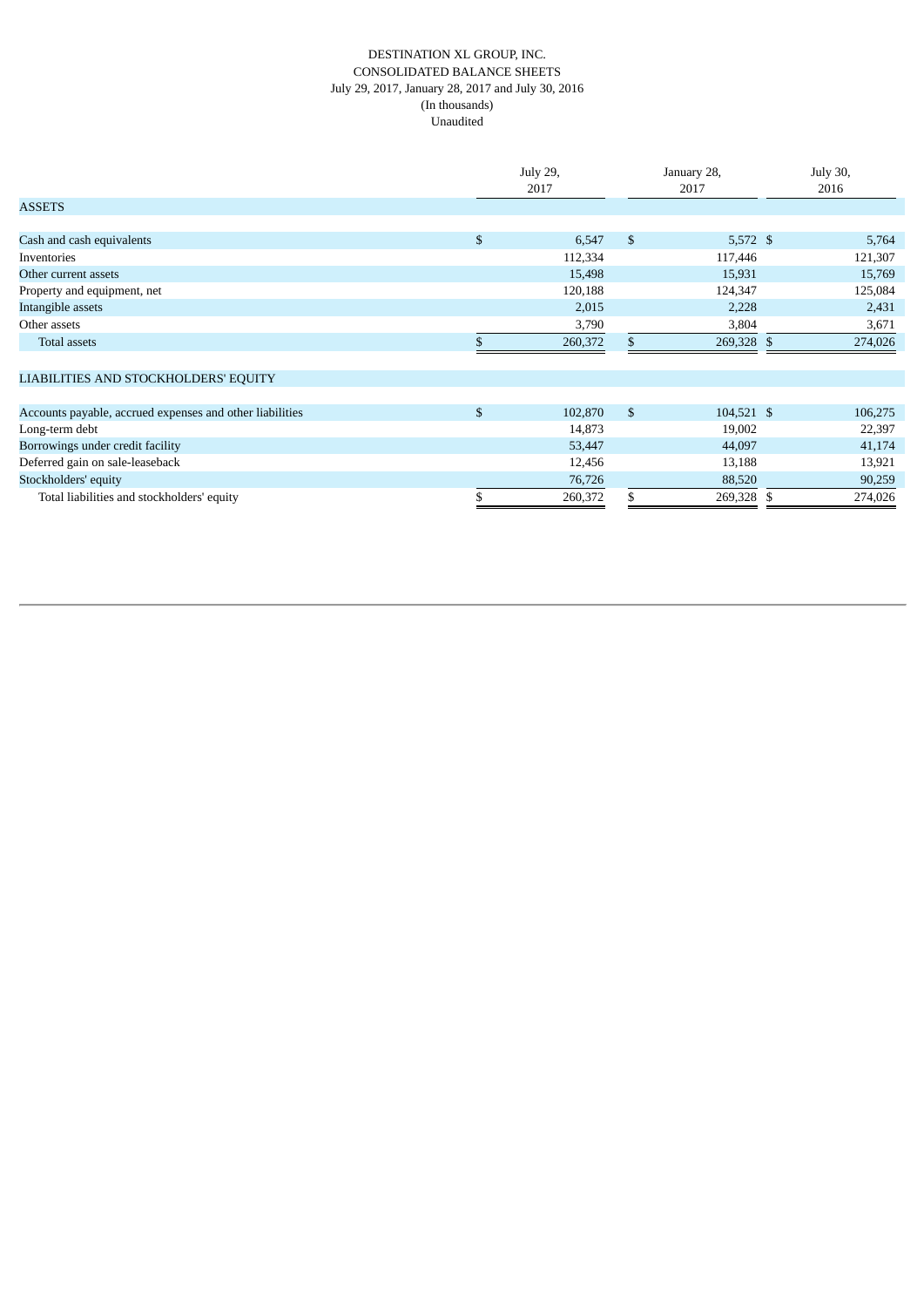## **GAAP TO NON-GAAP RECONCILIATION OF NET INCOME (LOSS)**

|                                                                            | For the three months ended |         |     |                      |     | For the six months ended |               |                      |    |         |               |                      |      |       |    |                      |
|----------------------------------------------------------------------------|----------------------------|---------|-----|----------------------|-----|--------------------------|---------------|----------------------|----|---------|---------------|----------------------|------|-------|----|----------------------|
|                                                                            | July 29, 2017              |         |     | July 30, 2016        |     |                          | July 29, 2017 |                      |    |         | July 30, 2016 |                      |      |       |    |                      |
|                                                                            |                            |         |     | Per diluted<br>share |     | \$                       |               | Per diluted<br>share |    |         |               | Per diluted<br>share |      |       |    | Per diluted<br>share |
| (in thousands, except per share data)                                      |                            |         |     |                      |     |                          |               |                      |    |         |               |                      |      |       |    |                      |
| Net income (loss) (GAAP basis)                                             | \$                         | (3,731) | \$  | $(0.08)$ \$          |     | 199                      | \$            | 0.00                 | \$ | (9,796) | S.            | (0.20)               | - \$ | 413   | £. | 0.01                 |
|                                                                            |                            |         |     |                      |     |                          |               |                      |    |         |               |                      |      |       |    |                      |
| Add back: Actual income tax provision                                      |                            | 35      |     |                      |     | 35                       |               |                      |    | 64      |               |                      |      | 92    |    |                      |
| Income tax (provision) benefit, assuming a<br>normal tax rate of 40%       |                            | 1,478   |     |                      |     | (94)                     |               |                      |    | 3,893   |               |                      |      | (202) |    |                      |
| Adjusted net income (loss) (non-GAAP basis)                                | \$                         | (2,218) | \$. | (0.05)               | -\$ | 140                      |               | 0.00                 | S. | (5,839) | \$.           | (0.12)               | - \$ | 303   |    | 0.01                 |
|                                                                            |                            |         |     |                      |     |                          |               |                      |    |         |               |                      |      |       |    |                      |
| Weighted average number of common<br>shares outstanding on a diluted basis |                            |         |     | 48,556               |     |                          |               | 49.953               |    |         |               | 49.146               |      |       |    | 49.902               |

## **GAAP TO NON-GAAP RECONCILIATION OF EBITDA**

|                                |  | For the three months ended | For the six months ended |               |  |               |  |               |
|--------------------------------|--|----------------------------|--------------------------|---------------|--|---------------|--|---------------|
|                                |  | July 29, 2017              |                          | July 30, 2016 |  | July 29, 2017 |  | July 30, 2016 |
| (in millions)                  |  |                            |                          |               |  |               |  |               |
| Net income (loss) (GAAP basis) |  | (3.7)                      |                          | 0.2           |  | (9.8)         |  | 0.4           |
| Add back:                      |  |                            |                          |               |  |               |  |               |
| Provision for income taxes     |  | 0.0                        |                          | 0.0           |  | 0.1           |  | 0.1           |
| Interest expense               |  | 0.8                        |                          | 0.8           |  | 1.6           |  | 1.6           |
| Depreciation and amortization  |  | 9.6                        |                          | 7.5           |  | 17.4          |  | 14.9          |
| EBITDA (non-GAAP basis)        |  | 6.7                        |                          | 8.5           |  | 9.3           |  | 16.9          |

## **GAAP TO NON-GAAP RECONCILIATION OF FREE CASH FLOW**

|                                                  | For the six months ended |        |               |       |  |  |  |  |
|--------------------------------------------------|--------------------------|--------|---------------|-------|--|--|--|--|
| (in millions)                                    | July 29, 2017            |        | July 30, 2016 |       |  |  |  |  |
| Cash flow from operating activities (GAAP basis) |                          | 14.3   |               | 19.1  |  |  |  |  |
| Capital expenditures, infrastructure projects    |                          | (3.6)  |               | (4.1) |  |  |  |  |
| Free Cash Flow, before DXL capital expenditures  |                          | 10.8   | Ð             | 15.0  |  |  |  |  |
| Capital expenditures for DXL stores              |                          | (10.2) |               | (9.7) |  |  |  |  |
| Free Cash Flow (non-GAAP basis)                  |                          | 0.6    |               |       |  |  |  |  |